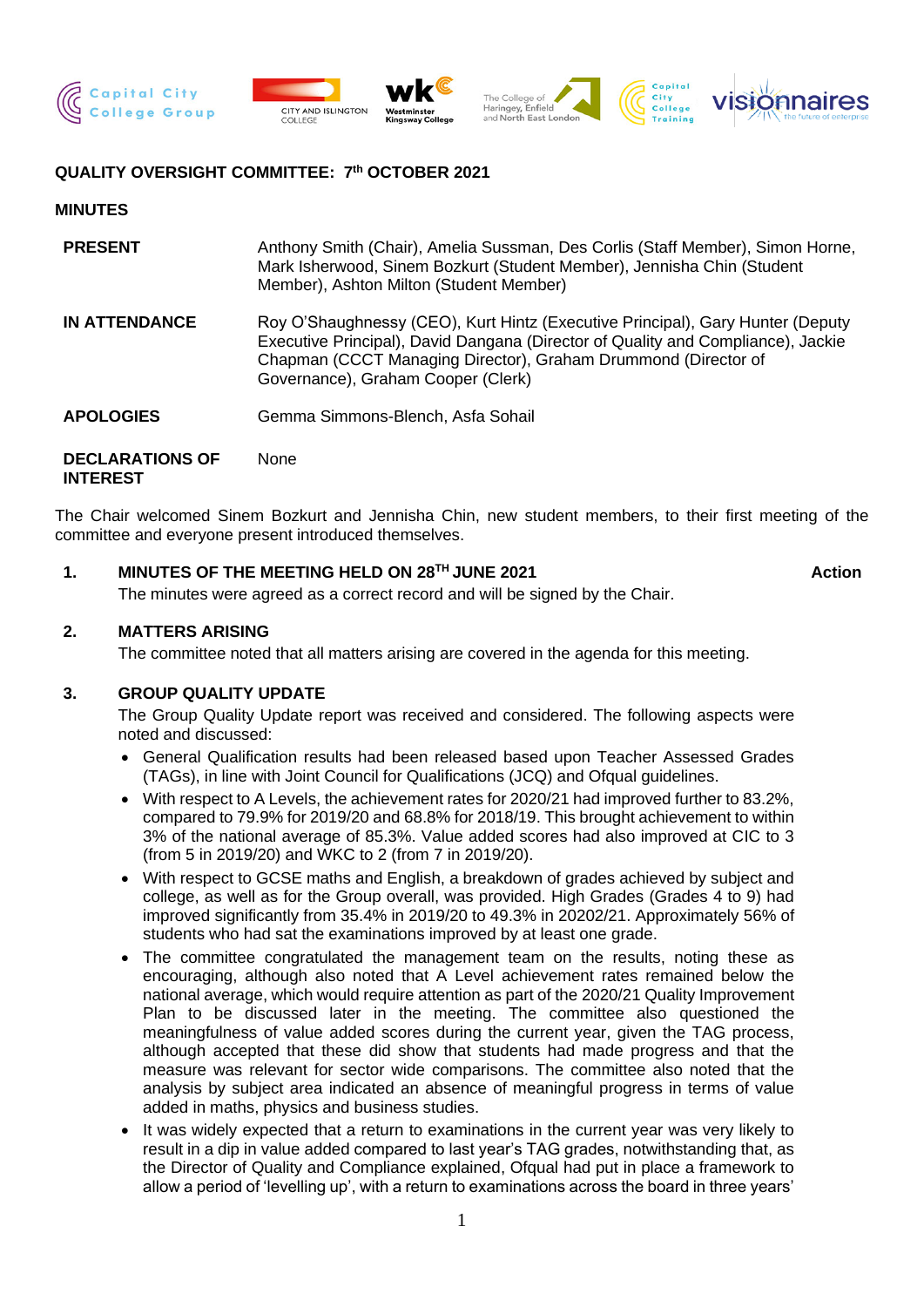time. The Executive Principal provided further explanation, highlighting that students are generally assessed as having performed better when results are based on coursework, and that the TAG process had clearly resulted in grade inflation across the country. It was important to set the targets for next year in this context. He also advised, however, that the extent of the upward movement in the Group's value added scores for A Levels clearly indicated that there had been improvement over and above that element due to grade inflation. He also noted that the mock examinations supported the view that the A Level value added score had improved to around a 5.

- As part of the TAG process, all learners had the opportunity to appeal the grades they received. There had been in excess of 355 Stage One appeals, 64 of which were upheld (albeit 33 of these had been due to a Centre error which was identified on the day the results were released). 38 Stage Two appeals were made to the Awarding Organisations, of which only one was upheld. The committee expressed surprise at the number of Stage One appeals (which seemed high) and also at the number that had been upheld, noting that this might suggest a problem with regard to the quality assurance process. The Director of Quality and Compliance accepted that the volume of upheld complaints had not been acceptable and that where this had been the case, investigations had taken place to identify any specific issues. Where appeals were upheld, there were in relation to administrative errors. There were only a few cases of grades being increased by the awarding body, through appeal.
- With respect to GCSE maths and English achievement, CIC had performed better than WKC and CIC. The committee asked about the reasons and whether there were any learnings from this. The committee also noted that with respect to A Level results, Business, Computer Science, maths, Music Technology and Physics were the worst performing subject areas and asked whether these results correlated with student feedback/satisfaction and/or lower teacher observation grades. The Executive Principal acknowledged these issues, explaining the variances in more detail and highlighting that these were areas included in the Rapid Improvement Plans in the 2020/21 QIP. He explained that the outcomes correlated with the improvements seen in Teaching, Learning and Assessment, with only 3 or 4 teachers now in the performance management process at the CIC Sixth Form Centre. He also highlighted that, with respect to GCSEs and High Grades, the Group's results had previously been above national rates achieved under examination conditions, and it was therefore to be expected that this would again be the case following the reintroduction of examinations this year, with some progress having been achieved in the areas for improvement.
- The committee noted positively, notwithstanding these complicating issues, that the results overall showed an improvement from the last Ofsted inspection.
- The Executive Principal also provided an additional verbal update on the position with the trade unions. The Group had introduced the new TLA policy with effect from 1<sup>st</sup> August following consultation undertaken last year. This included regular classroom visits by managers to enter classrooms regularly to review the quality of teaching. Alongside this was the 'one thing' teacher self-directed approach to quality improvement, which included access to coaching. The unions had been very supportive of the 'one thing' approach, which was so far working well, but had opposed the policy relating to classroom visits. The unions were also in dispute regarding workloads and the Group's approach to pay. This situation had led to strike action – 2 days last week, 3 days this week and 5 days next week, which overall will have a significant impact on students. The issue was most affecting CBAT (The KHCentre of Business, Arts and Technology) and CLL [The Centre for Lifelong Learning]. The committee requested that an update report is provided to the next meeting of the committee.
	-
- With respect to student satisfaction, the committee noted the feedback and percentage satisfaction rates for the most recent surveys, as reported, but also asked about the trends. The rates were noted as generally being on a par with the previous year. It was also hoped that these would improve as a result of a return to face to face lessons. The results of this year's post-induction survey showed that a high percentage of students were satisfied with the quality of teaching and learning, with scores typically around 90%. Further straw polls will be undertaken to evaluate the success of measures to address the areas of concern.
- Sinem Bozkurt provided further feedback from a student viewpoint, advising that whilst students were generally pleased to be returning to face-to-face tuition, there had been a degree of disorganisation, especially in the Kings Cross Centre, in relation to room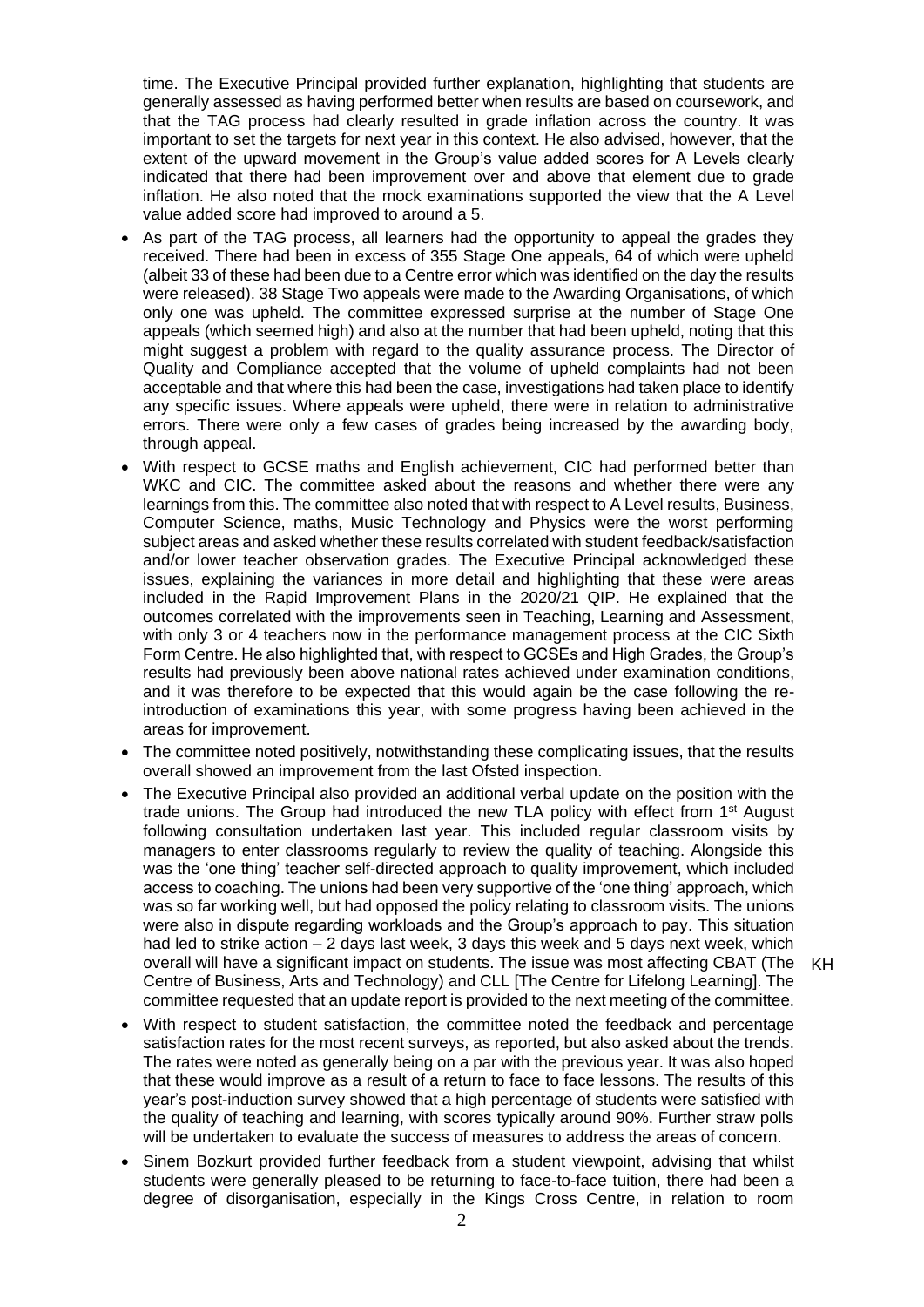allocation/availability and workstations/equipment. She had met with the Head of School to discuss these problems. The Executive Principal acknowledged the issues and provided assurance that these were being addressed, although room capacity was an issue. He undertook to invite the student member to attend a meeting with the Vice Principal to discuss.

#### **4. APPRENTICESHIPS**

A report was presented by the CCCT Managing Director, who, particularly for the benefit of newer members of the committee explained the context – especially the methodology and differences between Frameworks and the more recently introduced Standards, including an explanation of the End Point Assessment process.

The committee noted:

- Retention for 2020/1 was reasonably strong, given the circumstances of the pandemic, at 68.6%.
- Achievement was currently 53.7%, although was likely to increase, since a number of apprentices were still completing the final part of their standard.
- Delays had been caused due to students being furloughed and made unemployed during the pandemic, as they had been unable to gain the experience in the workplace necessary in order to demonstrate competencies. The impact of this was reflected in the difference between achievement for Frameworks (which is not dependent upon final assessments), currently 65.2% and expected to increase slightly as processing is completed - which was in line the national averages, and the significantly lower achievement for Standards at 50% against a national average of 58%, Further explanation was provided of these reasons, and on how apprenticeships in different sectors had been impacted in different ways.
- Overall Achievement was expected to reach c.55%. (with Timely Achievement significantly lower - currently c.32% - due to delays as explained). The national Achievement rate was expected to be about 50% for Standards, but this would not be known until around February.
- The Group's strategy on apprenticeships remains to specialise, reducing the breadth of the offer to areas of high quality that the Group does well, although at the present time there remains a legacy of completing apprenticeships of up to 3 years in areas that the Group has ceased to offer new apprenticeships. Overall, the number of apprenticeships offered has reduced from c. 90 to 35. Going forward, this specialisation is likely to continue, including also a focus on areas where the Group needs to provide progression opportunities.
- The pipeline for apprenticeships is currently seeing higher volumes, especially in areas such as hospitality and construction - as is to be expected as these sectors recover following the pandemic. This is in line with the cautious budget that had been set. Pre-pandemic levels are not, however, yet being seen.
- The committee had previously requested the data reported is split to specifically show 16- 18 yr old apprenticeships, which was not included in the report to this meeting, although the CCCT Managing Director explained that during 2020/21, only 15% (153) of the Group's apprentices were 16-18 year-olds and their achievement rate was 70.6%, significantly higher than the overall Achievement rate. This higher achievement was partly due to a higher proportion of them being on the old Frameworks, but also showed that the Group is performing well in this age group.
- The expected overall Achievement rate of 55% compared with a target of 60%. The committee recalled that the Group's apprenticeship provision was one of the aspects that had contributed to the Grade 3 in the last Ofsted inspection and the committee asked whether the management team was concerned about apprenticeships in relation to the expected forthcoming Ofsted inspection, given the current Achievement rate. The Executive Principal assured the committee that the management team recognised the importance of this issue. He advised, though, that there was a wide recognition of the impact of the pandemic on employment and of the delays in completion of apprenticeships. This was expected to moderate Ofsted's view of the data, but Ofsted would wish to be assured that students are getting a very good experience now and that apprentices that have been delayed are now completing in a timely manner. The management team is focusing on being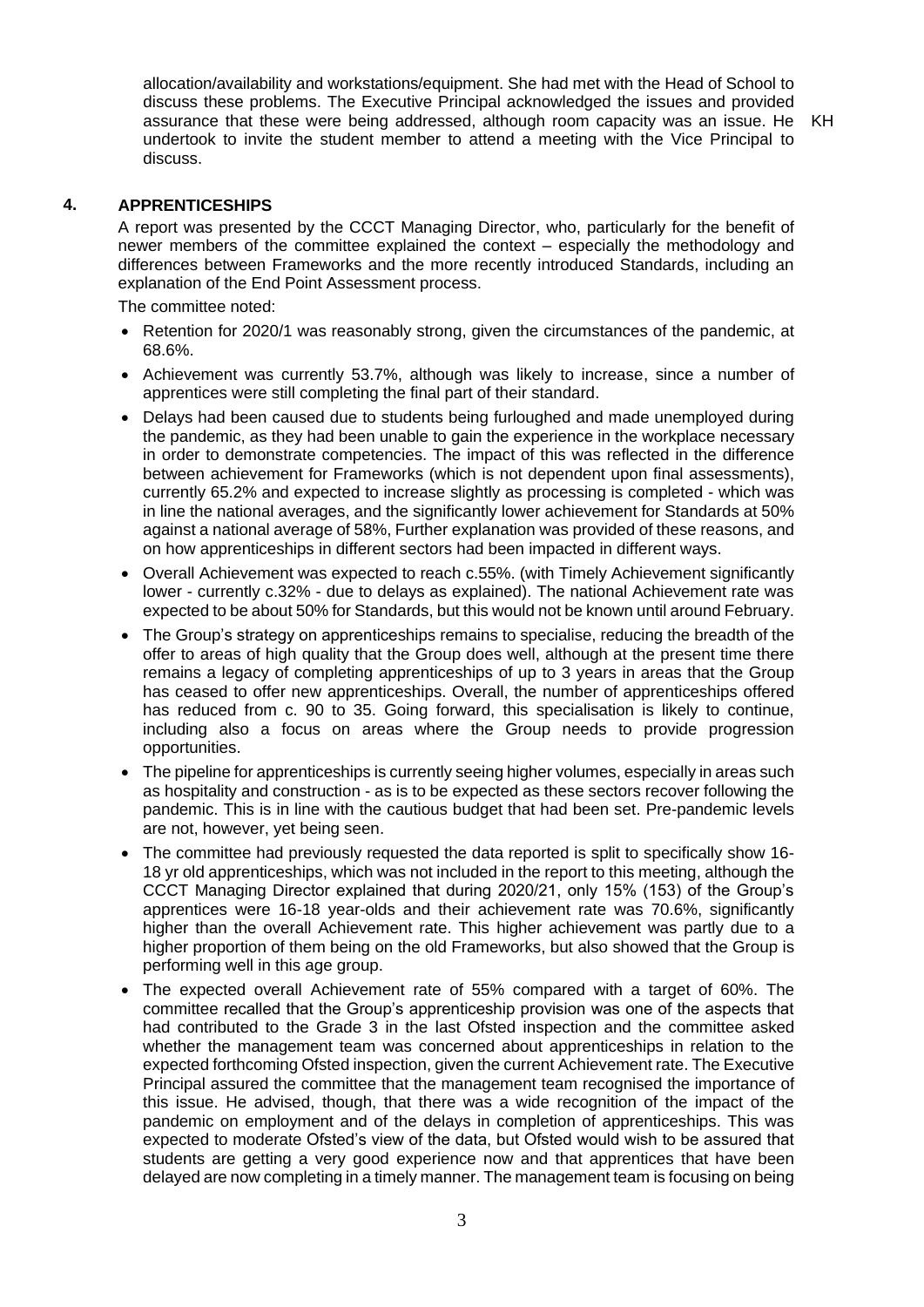able to demonstrate this. The QIP provided for later in the meeting set out the areas that let the Group down during the last inspection and the improvements made.

• The committee also asked whether the achievement rate was a factor affecting employers' choice of the Group as their provider for apprenticeships. The CCCT Managing Director advised that employers were not generally concerned, as they know the Group well and have been very satisfied with the online provision and also the return to the classroom. There was an impact, however in relation to organisations such as Local Authorities and the NHS, which go out to tender and often include a minimum Ofsted grade requirement. A Grade 3 precludes the Group from tendering for these contracts, leading the Group to focus on provision for SMEs.

## **5. ENROLMENT UPDATE**

A report was received and considered. The committee noted:

- For 16-18 year-olds, the Group had not reached its target of 9,700 learners, but did expect to reach its contract value of just over 9,000 learners. The shortfall was considered to be partly due to grade inflation arising from the TAG process, with more GCSE students generally achieving grades 9 to 4 and therefore staying at school rather than enrolling at college for Level 1 and Level 2. More data, including numbers for other colleges to show whether the Group has been impacted to a greater or lesser extent, will be available in January and will be reported to the following meeting of the committee. Whilst the Group has not therefore achieved the growth that was hoped for and which would have led to an increase in funding for next year, there was not expected to be any negative impact on funding. Trend data confirmed that there was not a decline in new 16-18 year old learners , which had been a potential concern raised previously. KH
- With regard to AEB funded learners (19 years plus), enrolments were significantly higher than prior year and at c. 97% of target by the end of September. Concerns as to whether adult learners would return post-pandemic had therefore been allayed. The Group earns almost half of its AEB budget from learners that join in August and September and targets had been largely achieved. Overall therefore, whilst there were variances across individual areas, AEB enrolment figures did not give rise to any significant concerns for the College for the current year. There was an awareness that this is not the case for all colleges, some of which have struggled with enrolment. Again, comparative data will be reported to the committee once known, most likely in January.

KH

- Whilst AEB learner numbers have grown significantly from 2020/21, this is largely to prepandemic levels. There were no concerns regarding the Group's capacity to manage provision for this overall number of students, although it will be necessary to manage resources to accommodate particular areas of growth, Engineering being a particular example. Space availability at the Kings Cross Centre is an ongoing issue, given demand and its already very high level of space utilisation. The Angel centre has also experienced increased demand and the Group is awaiting the outcome of a bid that has been submitted, approved by the Board, to fund construction of additional classrooms.
- Overall average class sizes are 16, the same as prior year. It had been hoped that efficiencies could be delivered by increasing this to 17, but this has not been achieved.

## **6. IMPROVEMENT PLANS**

## **6.1 2020/21 QUALITY IMPROVEMENT PLAN (QIP)**

The committee received the updated 2020/21 QIP and noted:

- Actions fully completed and achieved were:
	- − Quality of Education: 10 out of 15 actions, with 5 actions carried over to the 21/22 QIP
	- − Behaviours and attitudes: 2 out of 3 actions, with 1 action carried over
	- − Personal Development: 1 out of 3 actions, with two actions carried over
	- Leadership and Management: 6 out of 11 actions, with 5 actions carried over
- The Executive Principal provided further detail of the areas where improvements have not been fully achieved and are to be carried over for further improvement, as set out in the QIP and also highlighted specifically the summary of progress achieved since the last inspection. He undertook to provide a final short report to the committee at the next meeting Inspection. He underlook to provide a linal short report to the committee at the next meeting KH<br>once all the data relating to 2020/21 has been finalised.

4